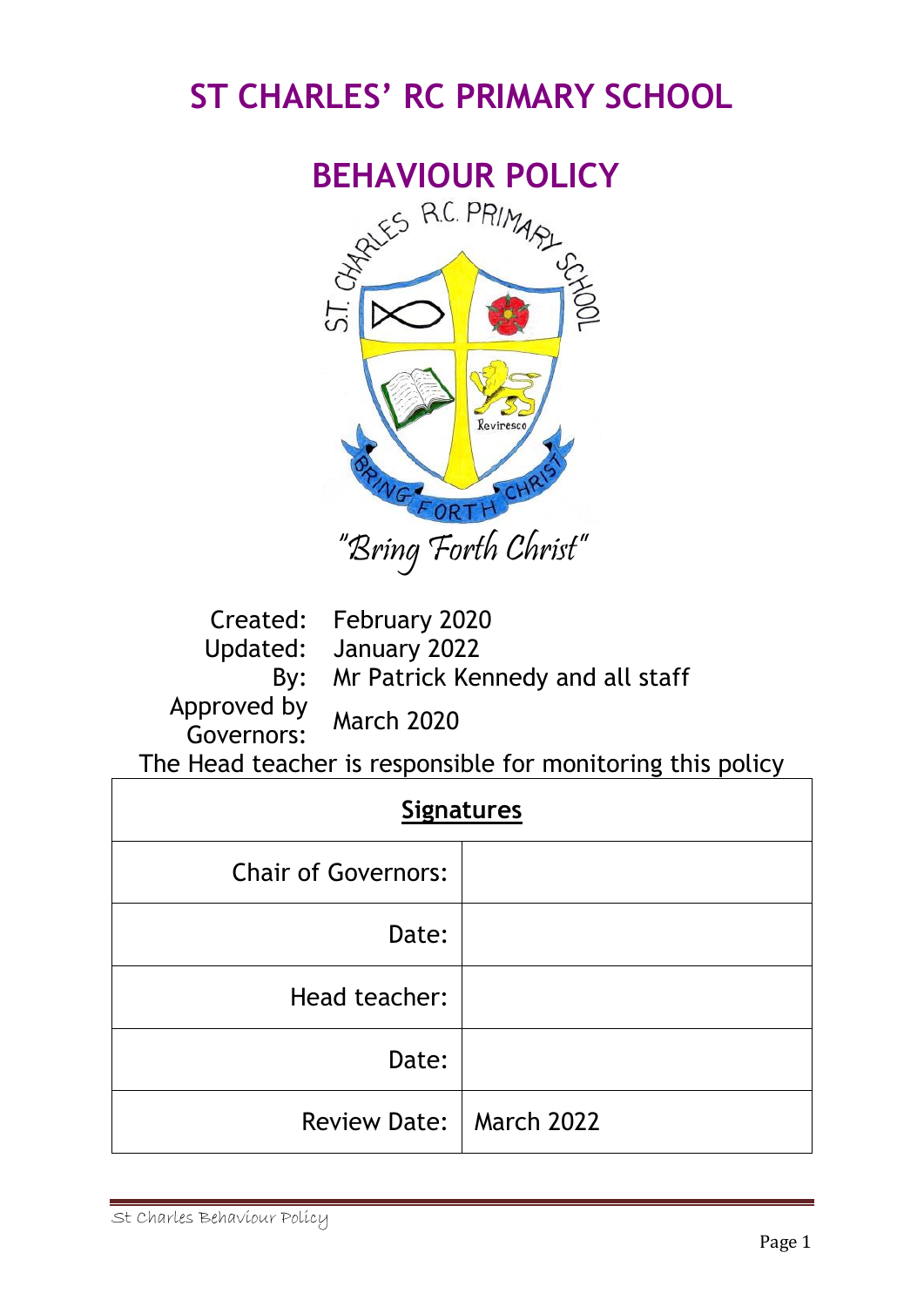*This policy will apply to the majority of pupils however, at times the actions and consequences may be differentiated depending on the individual needs and background of the pupil.*

# **MISSION STATEMENT "Bring Forth Christ"**

# **1 The Key Principles of Behaviour Management - Statement of Principles**

St. Charles' RCP School is committed to creating an environment where exemplary behaviour is at the heart of productive learning. Everyone is expected to maintain the highest standards of personal conduct, to accept responsibility for their behaviour and encourage others to do the same. Our behaviour policy guides staff to teach self-discipline not blind compliance. It echoes our core values with a heavy emphasis on respectful behaviour, a partnership approach to managing poor conduct and interventions which support staff and learners.

When talking about discipline, we refer to it as a noun and not a verb. As a noun, discipline is to teach, educate, instruct. At the heart of this policy is the need to educate our children as to how they should be behaving to prepare them for life.

# **1. Being Inclusive**

- a) Some individuals need more support than others in learning to respect the rights of others and to meet the school's expectations of behaviour;
- b) Some of our children, for some or all of the time, will need more of our attention and support than others;
- c) We have a responsibility to teach social behaviour to all children;
- d) We should be clear with staff, pupils, parents and governors about which expectations are non-negotiable (such as those relating to violent or other unsafe behaviour);
- e) All pupils have the right to be educated no matter how challenging their behaviour;
- f) Dealing with challenging behaviour often helps us to find ways to improve our systems, processes and procedures. We should seek to adapt these to fit our diverse population.

# **2. Being Positive**

- a) Parents/carers and pupils need to be as fully involved as possible;
- b) We should have high expectations of what is acceptable behaviour in our children and within the wider community and should seek to raise those expectations in partnership with staff, governors, pupils and parents/carers;
- c) If we want our pupils to behave in a particular way, we (all members of our school community) are responsible for making it clear to them how we want them to behave and actively ensure this is enforced around school.
- d) We should recognise acceptable behaviour through positive enforcement;
- e) We should provide pupils with honest and sensitive feedback on their own learning and behaviour.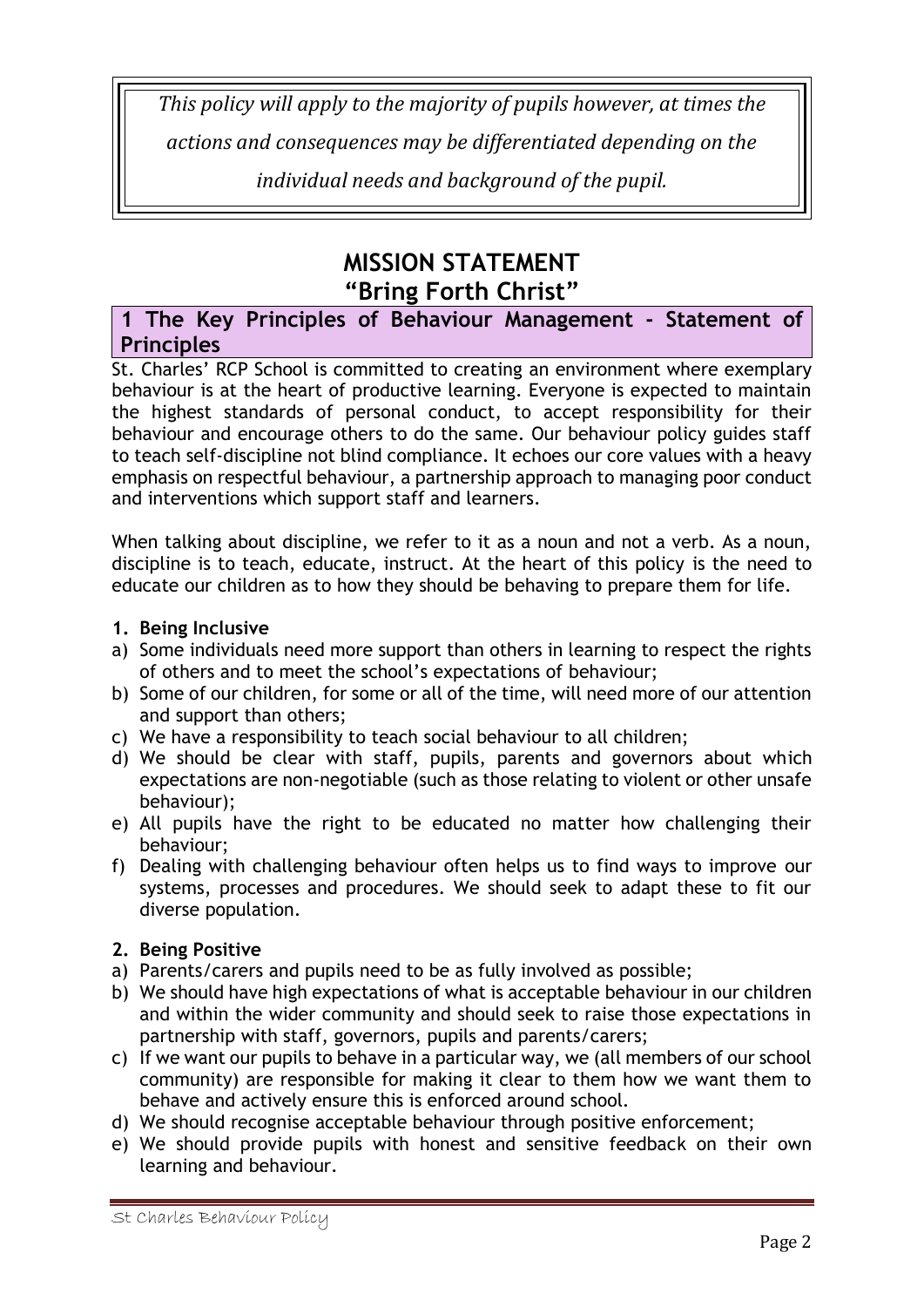#### **3. Being Assertive**

- a) We believe we all have rights teachers have the right to teach, pupils have the right to learn;
- b) Pupils and staff have the right to feel safe in school;
- c) Parents have the right to feel welcome and to know their children work, play and learn in a friendly, safe and helpful school;
- d) Staff require support from each other and outside agencies in order to support individual pupils through learning and making changes in behaviour.

# **2 Aims of the Behaviour Policy**

- To support the educational and other aims of the school
- To contribute to the school mission statement
- To ensure the conduct of all members of the school community is consistent with the values of the school;
- To create a safe, predictable working environment in which all children can learn positive social behaviour.

Our School values are Determination, Friendship, Good Manners, Respect and Responsibility. These values are embedded into everything we do at St. Charles' RCP School and all the conversations we have with children around their behaviour and our expectations.

Everyone in the school has rights and responsibilities. To help protect our rights and to encourage responsibility, we have basic rules for our school. The School values form the basis of whole school and classroom expectations and are expected to be seen across school by all members of our school community. It is important that these values and expectations are discussed and referred to as part of behaviour management strategies. In addition to these, children are encouraged to use the SWAT code (stop, walk away, tell an adult, talk about it).

# **3 Management of Behaviour**

At St Charles' we aim to promote excellent behaviour in the classroom. To do this we use a number of different strategies. Much of what we do in the classroom is based around our whole school values.

All children are expected to show:

Determination and Responsibility in everything that they do. Friendship, Good Manners and Respect towards everyone in our school family

We use the above to encourage appropriate behaviour in the classroom. These values are constantly shared with children to remind them of our expectations.

All staff aim to ensure that the structure of lessons are taught to ensure a consistent approach, seating plans are used strategically in the classroom to prevent any known issues from occurring. Members of staff also use a number of different ways of encouraging appropriate behaviours for optimum learning to take place and ways to engage pupils and maintain pace in lessons.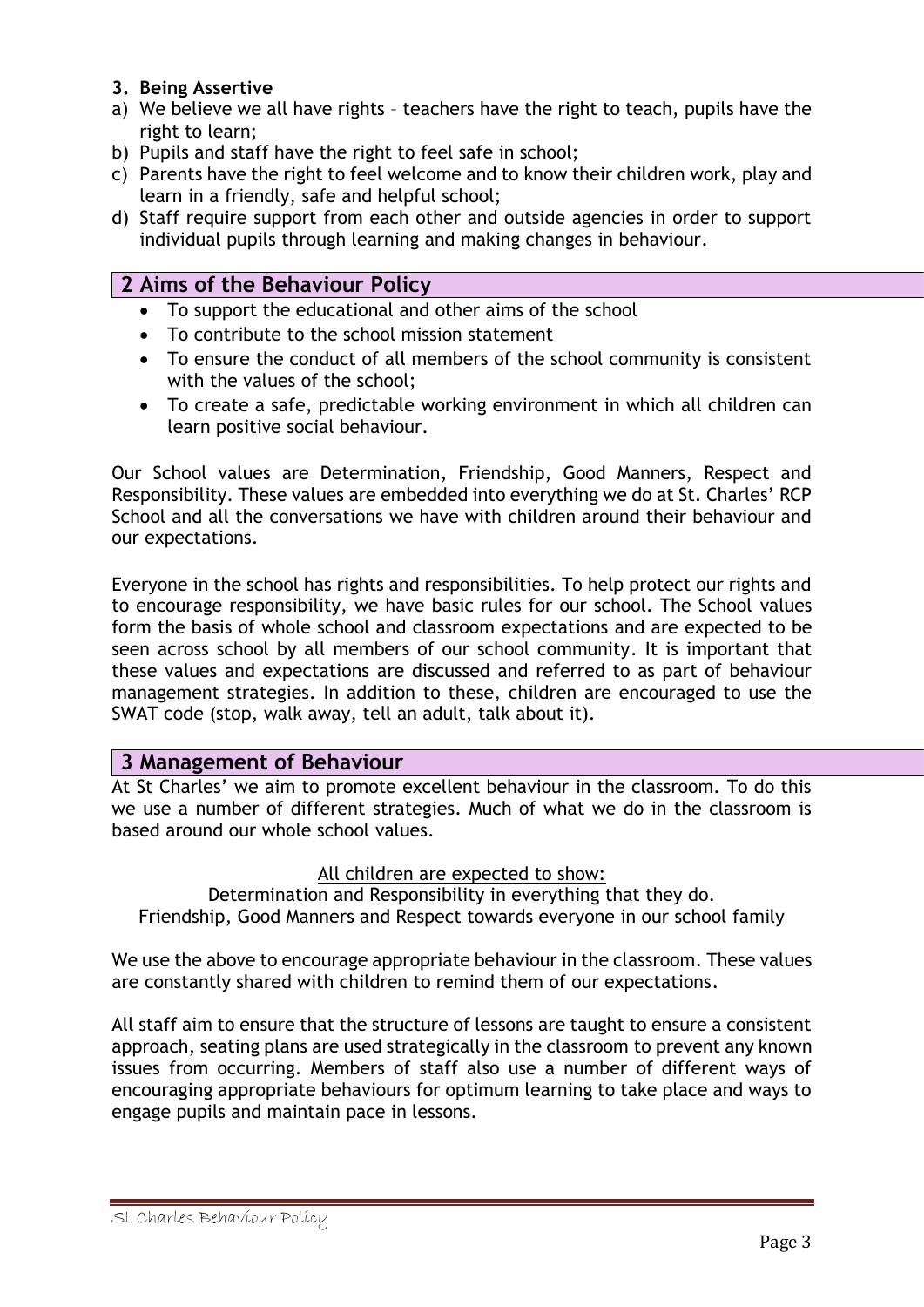# **School Rules/Charters**

*We have a school charter and class charters. These link to our school values and the UN Convention on the Rights of the Child (UNCRC) to ensure that our pupils understand they have the right to feel safe and protected and the right to a good quality education.*

# **Our School Charter AT ST. CHARLES, CHILDREN HAVE THE RIGHT TO FEEL SAFE AND TO RECEIVE A HIGH-QUALITY EDUCATION.**

# **To achieve this, all adults will:**

- Be respectful to all members of our school community;
- Model and demonstrate the 5 school values in everything they do;
- Encourage you to reach your full potential in a happy, safe and nurturing environment.

# **To achieve this, all children will:**

- Demonstrate the 5 school values consistently to their peers and adults by:
	- o **RESPECTING** others and our environment through our actions and words;
	- o Showing **DETERMINATION** even when things are tough;
	- o Being a kind and caring **FRIEND**;
	- o Using **GOOD MANNERS** inside and outside of the classroom;
	- o Understanding that I am **RESPONSIBLE** for my own actions and that I can learn from my mistakes and to seek help if I need it.

These values are used throughout the school, are clearly displayed and are re-enforced regularly throughout the school day, including during assemblies and discussions with children.

St Charles Behaviour Policy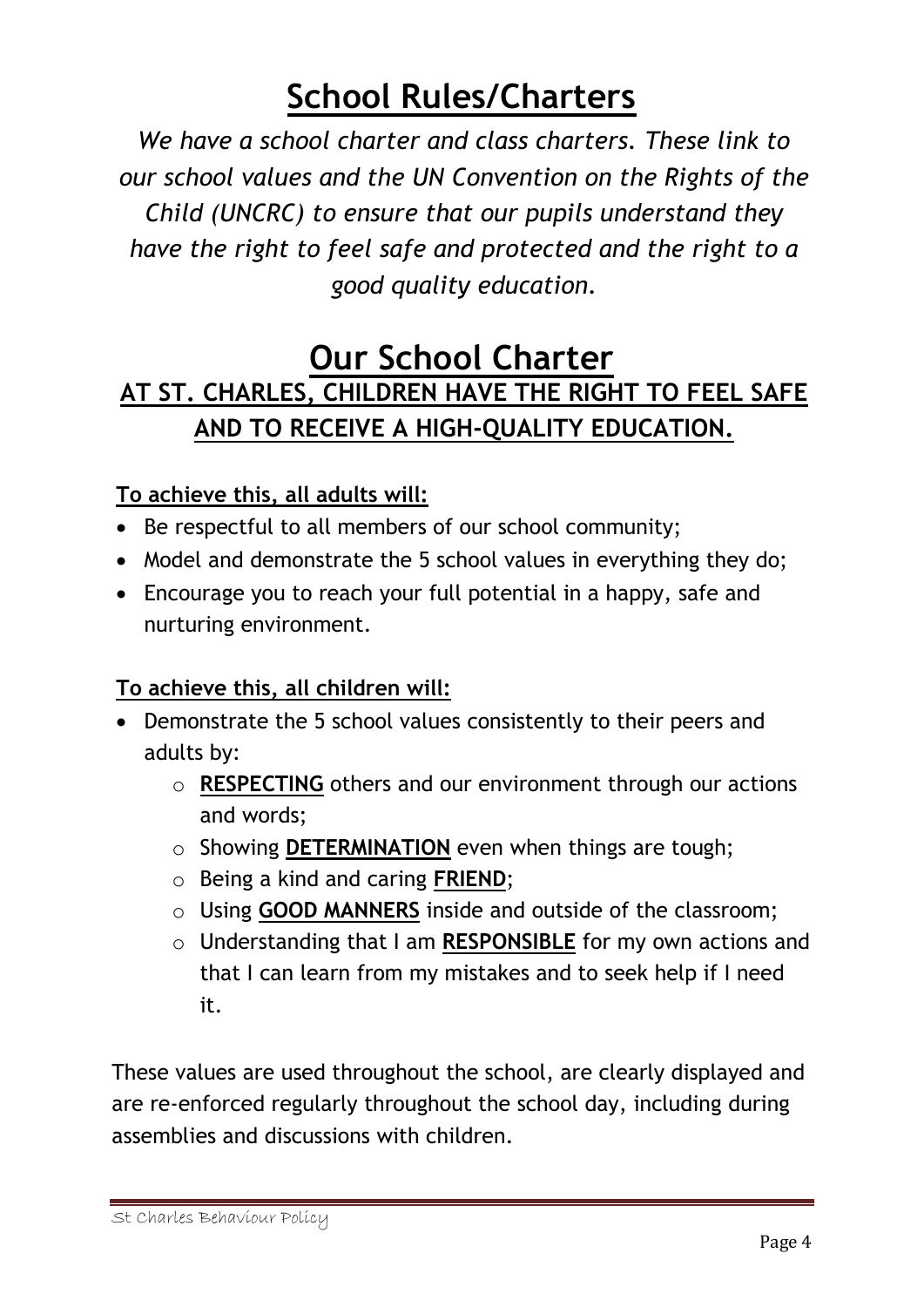# **CLASS CHARTERS**

Each class will decide upon their own charter at the beginning of the school year linked to our 5 values. These are displayed and referred to at regular points.

#### **"SHOW ME FIVE!"**

This is used with all children across school to remind them to show our 5 school values. It is used to get children's attention in class and around school. Members of staff will say, "Show me our five school values" followed by 5, 4, 3, 2, 1." At the end, all children should be sat quietly and ready to listen to the instructions of the adult. Where they aren't, a warning is given that "Some children aren't showing [insert value]"



#### **PRAISE. RECOGNISE. RESPOND.**

We believe that praise is the most powerful form of improving children's behaviour. Children are praised and rewarded for demonstrating our school values.

#### **CLASSDOJO! REWARD SYSTEM**

To support children in remembering the school values and rules, and to reward those children who are making good choices, we are using a software program called ClassDojo! This is used to encourage positive behaviour. Parents will be informed through alerts for positive behaviours awarded and messages, where required. Points are awarded by staff when they see children demonstrating our school values, in class or around school.

#### **INDIVIDUAL CLASS REWARD SYSTEM**

Some rewards are consistent across classes. These are:

- $\checkmark$  Pupils to receive verbal praise and recognition on a regular basis.
- $\checkmark$  Positive feedback will be given in marking.

However, there are different strategies used across classes to engage the children in their learning. Some of the different systems include:

- $\checkmark$  Stickers and stamps awarded on a daily basis.
- $\checkmark$  Raffle tickets awarded for children showing Determination in their work. Where used, they are collected daily in class and a prize awarded using a "lucky dip" system or Star of the Day. Class teacher will decide what is appropriate and communicate this to parents.

#### **WHOLE SCHOOL REWARD SYSTEMS**

- $\checkmark$  One pupil will be awarded a certificate for demonstrating our values in gathering held on a Friday afternoon.
- ✓ Welfare staff to award dojos to children displaying our school values.
- $\checkmark$  Children who are trying really hard to demonstrate our school values can be awarded a special certificate from the Acting Head teacher at any point during the week to recognise the effort they are putting in.
- $\checkmark$  One class in EYFS/KS1 and one class in KS2 will be awarded 15 minutes extra playtime each week for going above and beyond around school. Any member of staff can give points to a class who they see demonstrating our school values around school. This could include them sitting in assembly quietly, lining up after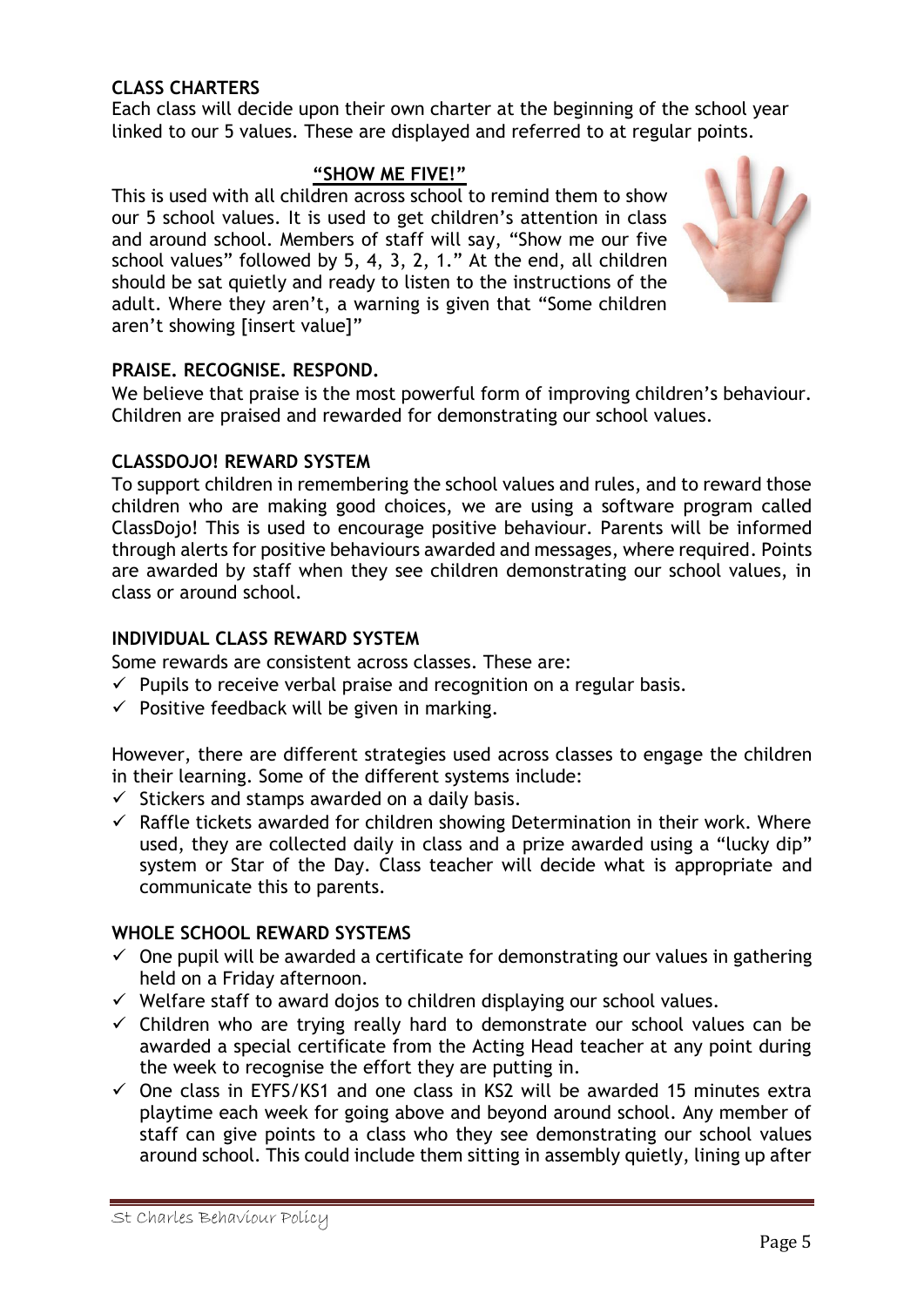breaktime, all playing nicely on the yard or moving around school quietly and sensibly.

#### **VALUES BOARDS**

To promote the work we do in school educating our children how to show and live our values, we use values boards in class. These are used to promote a specific behaviour we want to see linked to the 'Value of the Week'. The 'Value of the Week' will be launched every Monday in assembly and then classes will discuss how they can demonstrate this value.

The values board is not intended to shower praise on the individual but to highlight the fact that every child can demonstrate each value. It is also a collaborative strategy: we are one team, focused on one learning behaviour and moving in one direction. We aim to pursue the behaviour we want by chasing it hard and reinforcing it enthusiastically. The values board aims to foster a positive interdependence in the classroom but there is no prize, no material reward. At the end of the day/week, the aim is for every child to have their name on the board.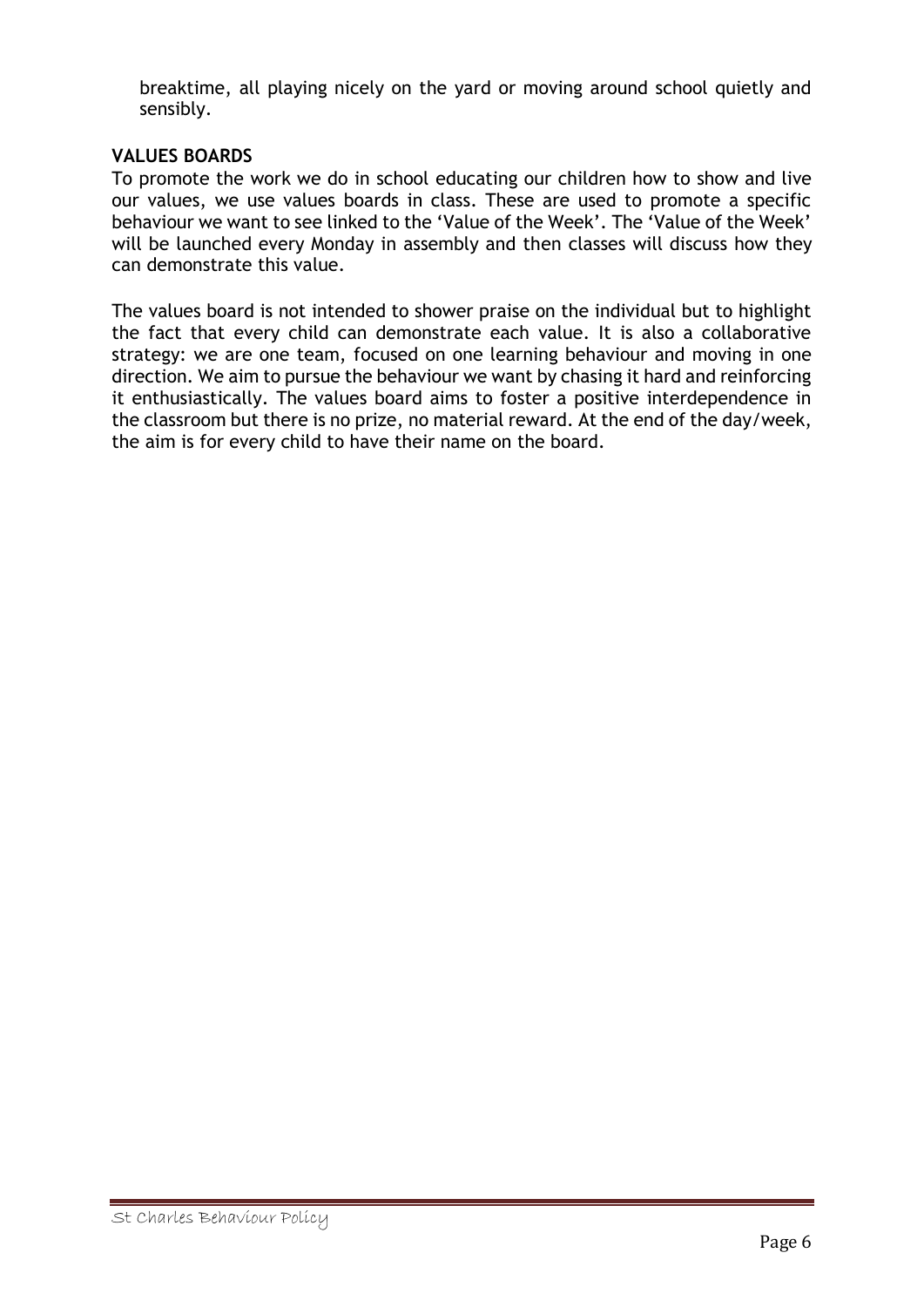#### **MANAGEMENT OF INAPPROPRIATE BEHAVIOUR**

Where behaviour in a classroom isn't up to the expected standard, a stepped approach to dealing with it is applied. At the heart of managing inappropriate behaviour is the understanding that the child is trying to communicate something to the adults in school. This could be linked to an incident at home which has affected them, trauma or an Adverse Childhood Experience (ACE) they have difficulty trying to process or the fact they simply can't communicate verbally what is upsetting them and they are using their physical behaviour to do this. None of these are an excuse but are important to bear in mind when managing inappropriate behaviour.

When dealing with inappropriate behaviour, positive communication is key. Positive communication is built up over time with the relationships we develop with the children. Their ability to trust staff to do what's right and to treat them fairly will help children engage when their behaviour is not up to standard.

#### **STAGE 1 - A MEMBER OF STAFF TO MANAGE THE SITUATION (CLASS TEACHER/ SUPPORT/WELFARE STAFF)**

#### *Step 1 – REMINDER*

A reminder is given to the child about how their current behaviour isn't demonstrating our 5 school values. This message is delivered discretely, if possible, to a child. If deemed appropriate, repeat reminders are given so that the behaviour doesn't escalate. Where needed, it is moved to Step 2.

# *Step 2 – CAUTION (SIMILAR TO AMBER ON THE TRAFFIC LIGHTS)*

If the reminder step isn't working, a clear verbal caution is delivered discretely, if possible, to make the student aware of their behaviour and clearly outlining the consequences if they continue (breaktime reflection). Staff will use phrases like "Think carefully about your next step" in order to encourage the child to rectify their behaviour.

#### *Step 3 – LAST CHANCE (SIMILAR TO RED ON THE TRAFFIC LIGHTS)*

The student will, again, be spoken to privately and told that at the minute, they are having some reflection time unless they make a positive choice and their behaviour improves. Staff will then make a decision at the end of the lesson whether the behaviour has improved or not. If it hasn't, then the child will move to Step 4.

#### *Step 4 – REFLECTION (breaktime or may be completed at home??)*

This is a few minutes the child reflects on the negative behaviours they have demonstrated during the lesson and identifies what they will need to do differently next time. They will be guided to reflect on their behaviour linked to our school values through question prompts on a reflection sheet. The answers will be discussed at the 'Repair' stage

#### *Step 5 – REPAIR/FIX (RESTORATIVE MEETING – SEE BELOW)*

This step will take place after breaktime/lunchtime or before school the following day. The child returns to the member of staff who issued them with the reflection sheet and works through the comments they've made. If the child needs to reflect again as their comments aren't relevant, then this happens under the direction of the member of staff so that the child fully understands why their behaviour wasn't up to the expected standard. If it is becoming a regular occurrence, the class teacher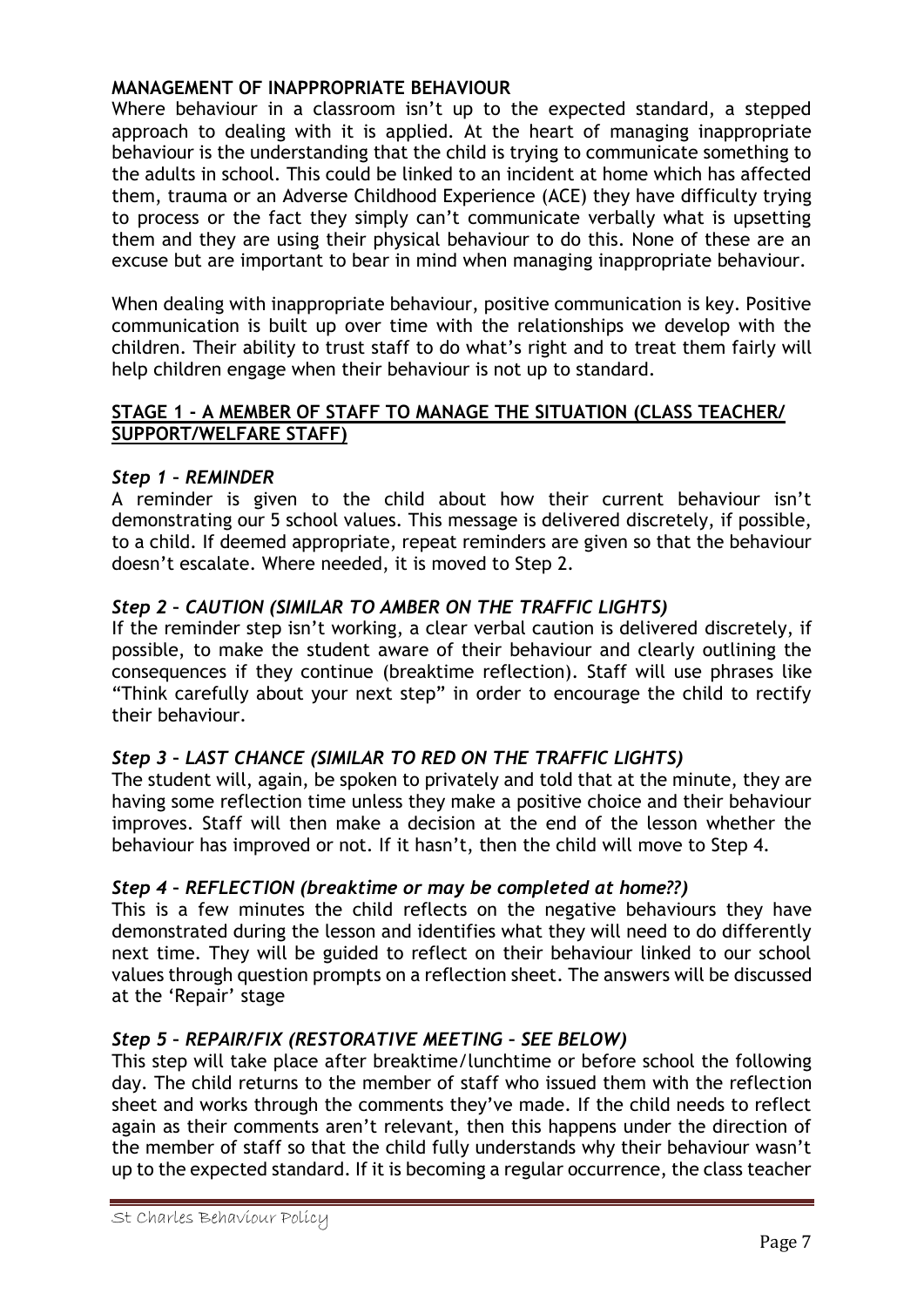may decide to share the reflection sheet with parents through Dojo so they are aware of how their child's behaviour is not at the expected standard. Where the child is regularly at this step, weekly summaries are posted on CPOMS (or sooner if appropriate.

#### **STAGE 2 – REFER AND DISCUSS STRATEGIES TO BE IMPLEMENTED WITH AHT/SLT/PASTORAL LEAD/SENDCO**

Where incidents are regularly logged at Stage 1, class teachers can highlight these at a staff meeting, or sooner, and request a meeting with the AHT/SLT/Pastoral Lead/SENDCo to discuss individual children and their behaviour. Through monitoring of CPOMS logs, a meeting with an individual teacher might also be requested.

At Stage 2, a decision will be made whether to implement a behaviour support plan (PBP), completion of an ABC chart to help identify triggers or a completion of a cause for concern form if felt there might be a need for SENDCo involvement. This will then be monitored and reviewed on a weekly basis.

Where children are being discussed at Stage 2, parents are to be informed by the class teacher that there are some concerns around behaviour and that we are monitoring. Regular updates will be provided to the parents by the class teacher, or AHT/Pastoral Lead/SENDCo if required.

STAGE 3 – DIRECT AHT INVOLVEMENT AND OUTSIDE AGENCY SUPPORT When a child moves to Stage 3, an initial meeting will be held with AHT, class teacher and parents to discuss next steps. This will then be followed by daily monitoring by the AHT and regular meetings with parents and class teacher. Where appropriate, referrals into outside agencies for support will be made. Internal/ External exclusions will be used if required.

# **HIGH LEVEL INCIDENTS TO BYPASS THIS STRUCTURE AND TO BE DEALT WITH PROMPTLY BY A MEMBER OF SLT AT STAGE 2 OR 3**

These include, but are not limited to:

- Fighting
- Swearing
- Throwing things
- Threats/aggression towards pupils/staff

# **RESTORATIVE MEETINGS**

A restorative conversation is more than a process or a set of questions. In order to make restorative conversations effective, the behaviour of the adult is key. These conversations should take place in a neutral setting where the adult and child are sat or walking side by side. Where this is not possible, every effort should be made to put the child at ease. The more relaxed they are, the more they will open up and be receptive to the conversation.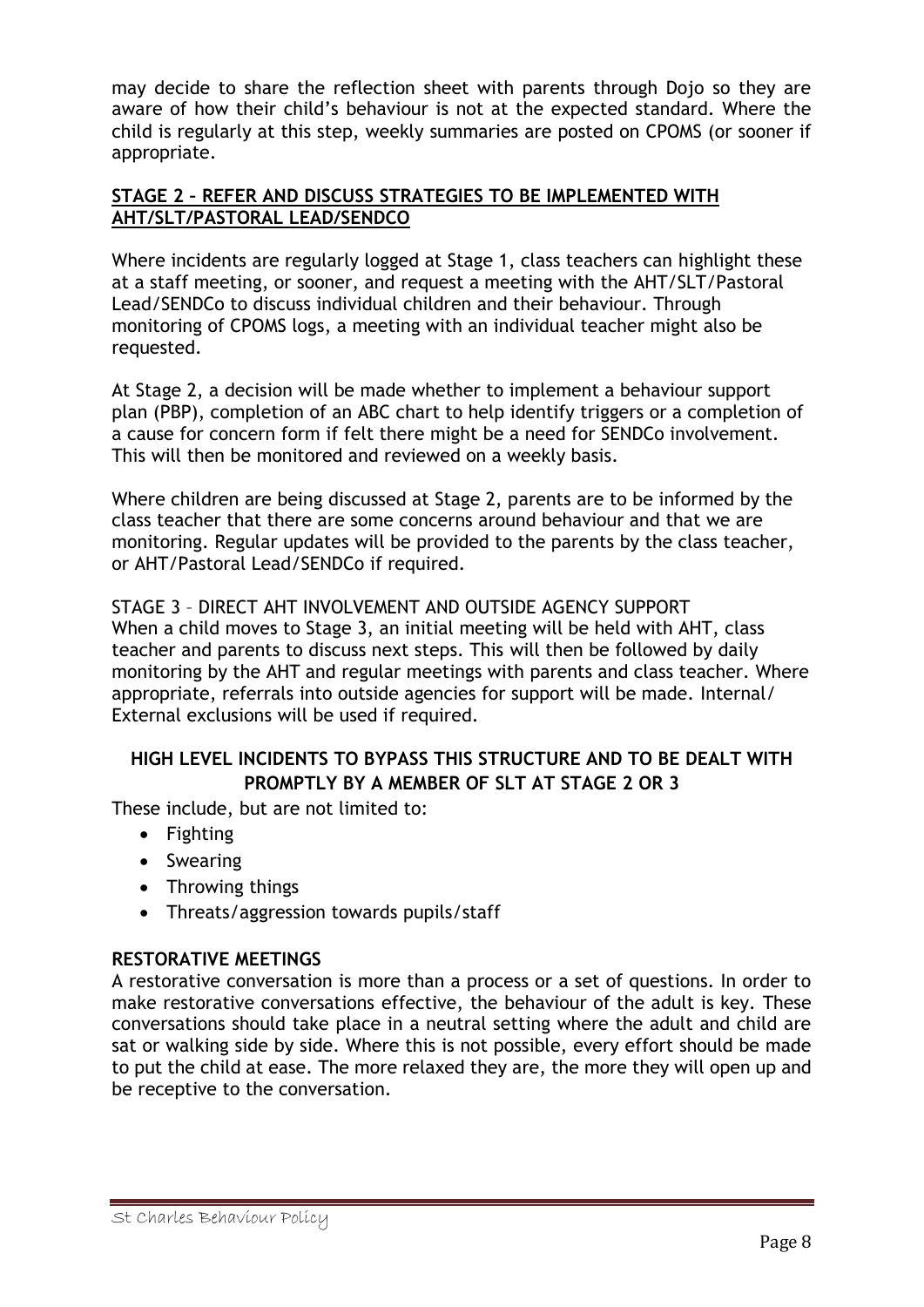The following restorative questions are recommended to be used when discussing an incident with children:

- 1. What happened?
- 2. What were you thinking at the time?
- 3. How did this make people feel?
- 4. What should we do to put things right?
- 5. How can we do things differently in the future?

#### **COVID-19 PROTOCOLS**

Where a pupil fails to follow COVID-19 protocols after being reminded (e.g. refusing to wash hands, not maintaining social distance where appropriate etc.) and is deemed unsafe to be in school, then a meeting will be arranged with the child's parents initially. If the child continues to break covid-19 protocols then a fixed-term exclusion will be initiated.

When following the steps outlined to manage inappropriate behaviour, staff members should ensure that conversations with children are carried out side by side at a safe distance rather than face to face in order to minimise the risk of the virus spreading.

#### **POSITIVE BEHAVIOUR PLANS**

Where a child is moved to Stage 2, a Positive Behaviour Plan may be created to help understand and put steps in place to improve a child's behaviour. A Positive Behaviour Plan provides staff in school with a step by step guide to making sure the child not only has access to all aspects of school life but also enables staff to identify when they need to intervene to prevent an episode of challenging behaviour. A Positive Behaviour Plan contains a range of strategies which not only focus on the challenging behaviour(s) but also include ways to ensure the person has access to things that are important to them. Positive Behaviour Plans include a reward for displaying positive behaviour alongside a list of Likes, Triggers, Dos and Don'ts, Low and High Level Behaviours and strategies to deal with them.

#### **EXCLUSION**

The Headteacher decides whether to exclude a pupil, for a fixed term or permanently, in line with the school's behaviour policy, taking into account all the circumstances, the evidence available and the need to balance the interests of the pupil against those of the whole school community.

Parents have the right to make representations to the Governing Body (or discipline committee) about exclusion and the Governing Body must review the exclusion decision in certain circumstances, which includes all permanent exclusions. Where a Governing Body upholds a permanent exclusion, parents have the right to appeal the decision to an independent review panel.

Schools are under a duty to provide suitable full-time education for an excluded pupil from the sixth school day of any fixed period exclusion of more than five consecutive school days. Local authorities are under a duty to provide suitable fulltime education from the sixth school day of a permanent exclusion.

It is reasonable to expect that schools will endeavour to set and mark work for all excluded pupils during the first five days of any exclusion (although there is no legal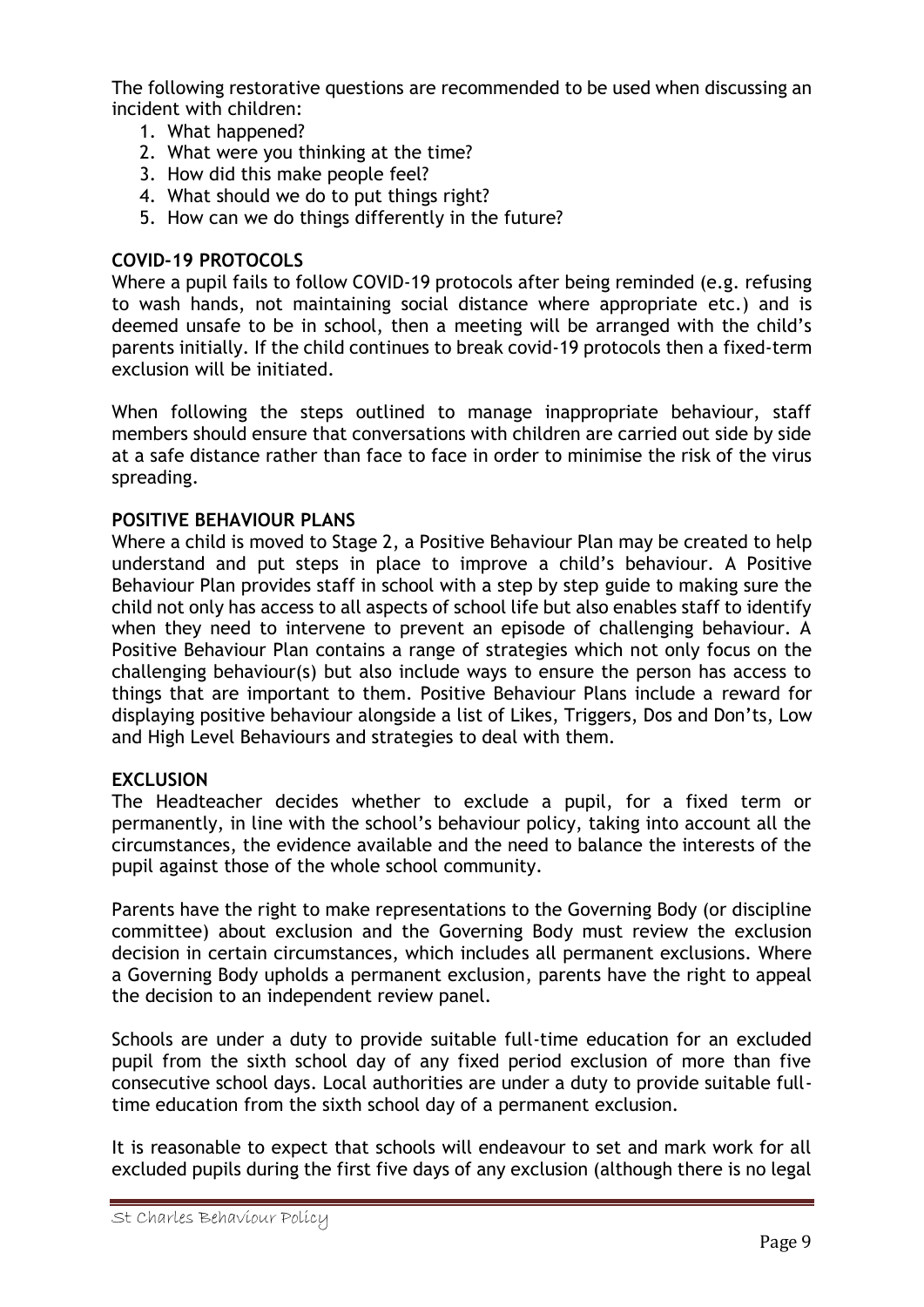duty to do so). A reintegration meeting with the Headteacher, the child and parents will be held before the child returns to class and a Positive Behaviour Plan drawn up, if deemed necessary.

Where a child's behaviour is at this level, contact will be made with the local Inclusion Hub to discuss options available, which could include temporary reset placement at a local primary school or a multi-agency assessment being carried out.

# **SANCTIONS – CONDUCT OUTSIDE THE SCHOOL GATES**

Teachers have a statutory power to discipline pupils for misbehaving outside of school premises. Headteachers have a specific statutory power to regulate pupils' behaviour in these circumstances 'to such an extent as is reasonable.'

In response to all non-criminal bad behaviour and bullying which occurs anywhere off the school premises and is witnessed by a staff member or reported to the school, the same consequences will apply as if the pupil was in school.

The teacher may discipline for any misbehaviour when the pupil is:

- taking part in any school-organised or school-related activity;
- travelling to or from school;
- wearing the school uniform; or
- in some other way identifiable as a pupil at the school.

The teacher may also discipline for misbehaviour at any time, whether or not the conditions above apply, that:

- could have repercussions for the orderly running of the school;
- pose a threat to another pupil or member of the public; or
- could adversely affect the reputation of the school.

# **4 Preventing Bullying**

We aim to make St Charles Primary School a safe and happy place to work. Bullying, in any form and by any person, will not be tolerated in school. Both the schools commitment to the 'Rights and Responsibilities' and the 'School Rules' stated above support this philosophy. Claims of bullying will be listened to earnestly and action will be taken in line with the school behaviour sanctions. Bullying behaviour is viewed seriously and is dealt with promptly. There is no such thing as acceptable bullying.

#### **WHAT IS BULLYING?**

Bullying is behaviour by an individual or group, repeated over time, that intentionally hurts another individual or group either physically or emotionally. Bullying can take many forms (for instance, cyber-bullying via text messages or the internet), and is often motivated by prejudice against particular groups, for example on grounds of race, religion, gender, sexual orientation, or because a child is adopted or has caring responsibilities. It might be motivated by actual differences between children, or perceived differences. Stopping violence and ensuring immediate physical safety is obviously a school's first priority but emotional bullying can be more damaging than physical; teachers and schools have to make their own judgements about each specific case.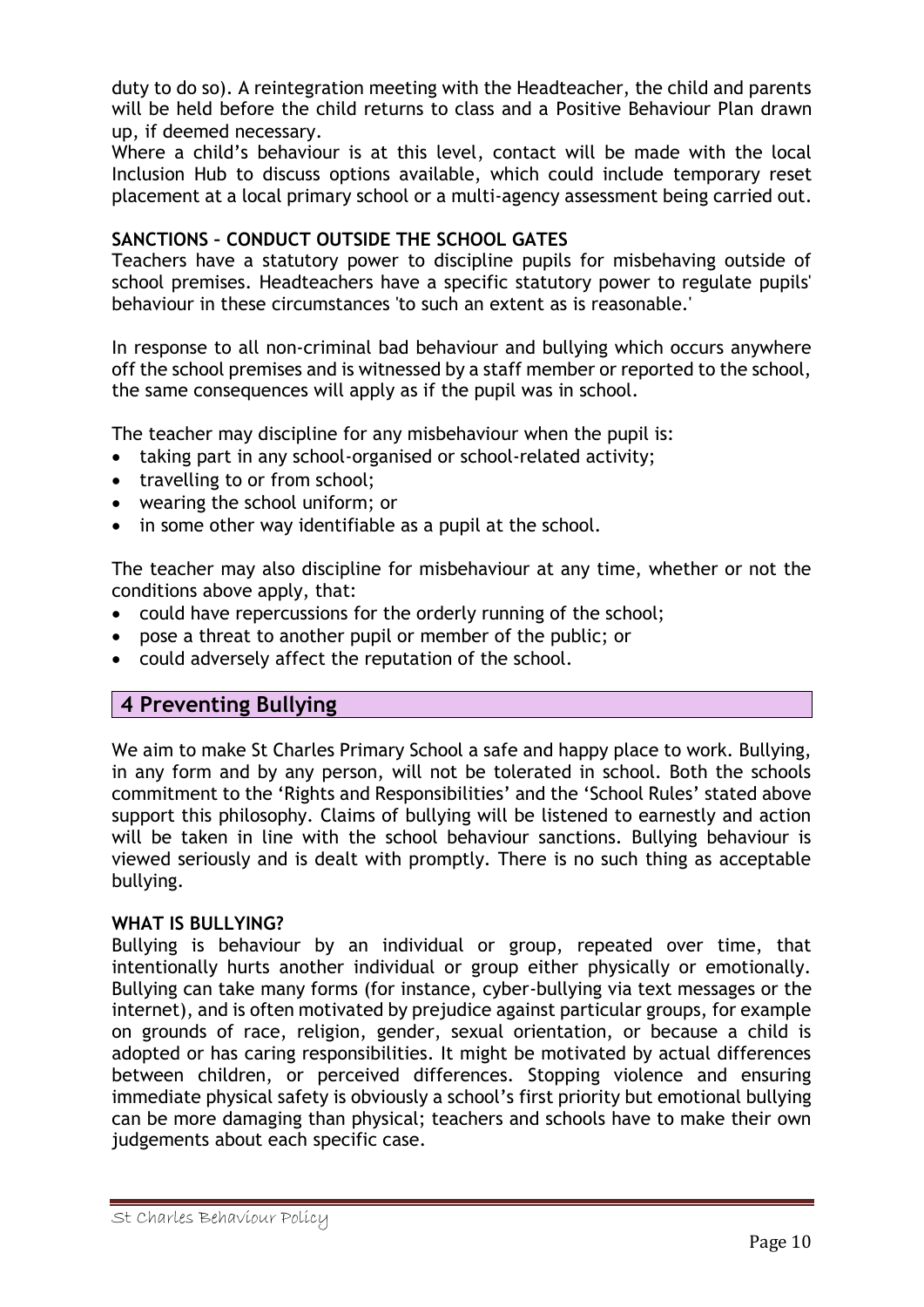#### **PREVENTION**

All staff involved in the education and/or supervision of children will be made aware of the issue of bullying and the need to apply the schools policy of zero-tolerance consistently when episodes of bullying are witnessed or reported. Staff will constantly reinforce the message to children that bullying is unacceptable and will take positive action to prevent and control it.

In addition the issue of bullying will be raised with pupils at a number of levels including:

- At whole school level through assemblies and acts of worship when children will be informed of the school's zero-tolerance policy and the actions that will be taken to prevent bullying taking place. This issue will be raised regularly when the whole school will be informed of the progress of the anti-bullying policy and any changes which may be introduced.
- Through an annual involvement in Anti-Bullying Week (late November), with various awareness raising activities, including; guests in school, competitions, newsletter and published materials for families and a review and update of the school's Anti-Bullying Charter.
- At classroom level during circle time, PHSE and RE.
- At individual level children who are felt to be at risk of bullying (or who have suffered from bullying in the past) will be offered additional support and guidance.
- Children who have bullied others will be given advice and support and taught strategies to enable them to bring their unacceptable behaviour under control and to prevent further incidents.
- Children will be encouraged to talk to staff about incidents of bullying which they experience or of which they may be aware. In these circumstances staff will respond positively, take the expression of concern seriously and ensure that the matter is fully investigated.
- Parents who believe their children are the victims of bullying should share their concerns with school at the earliest opportunity and be prepared to work with school to keep their children safe in future. All expressions of concern will be taken seriously and investigated thoroughly.
- Similarly if parents believe their child is bullying others, this information should be shared with school so that the problem can be addressed and a plan agreed to prevent further incidents and the bullying child helped to change their behaviour.
- If deemed appropriate any child who is found to be bullying other children in school will be supported with an Positive Behaviour Plan. The plan (PBP) clearly identifies the specific behaviours which are causing concern (ie. Bullying others), clear targets and expectations for behaviour and a series of stepped consequences which will be implemented if the targets are not met. These plans are tailored to meet the needs of children at different points in their school career.

In order to help children learn and develop appropriate responses to others, all staff at all times will treat each other (and children, parents and carers) with courtesy and respect and will model appropriate and acceptable behaviour.

St Charles Behaviour Policy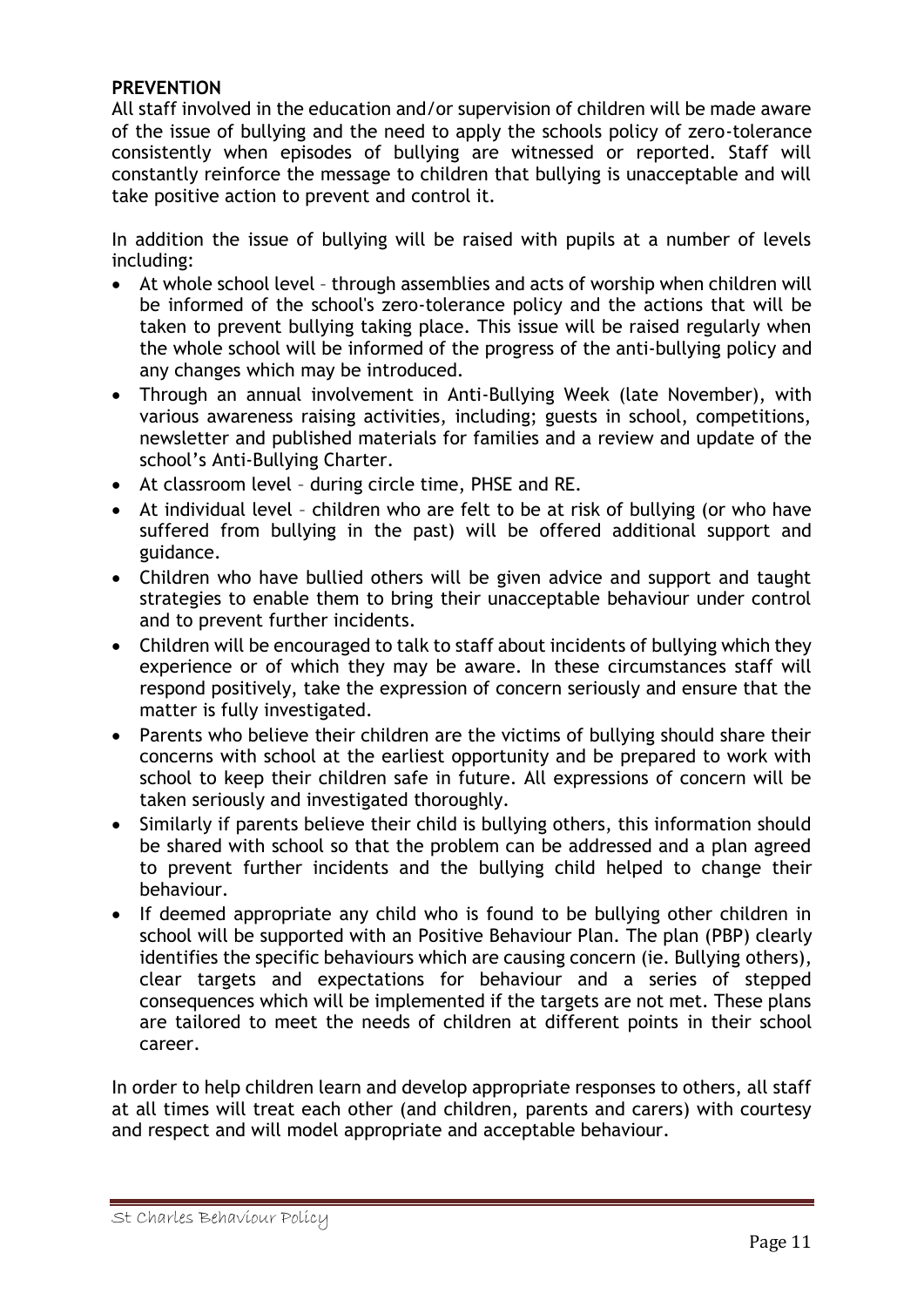**The Equality Act 2010** requires public bodies to have due regard to the need to: Eliminate unlawful discrimination, harassment, victimisation and any other conduct prohibited by the Act; Advance equality of opportunity between people who share a protected characteristic and people who do not share it; and Foster good relations between people who share a protected characteristic and people who do not share it.

Schools are now required to comply with the Equality Act. The Act also makes it unlawful for the responsible body of a school to discriminate against, harass or victimise a pupil or potential pupil in relation to admissions, the way it provides education for pupils, provision of pupil access to any benefit, facility or service, or by excluding a pupil or subjecting them to any other detriment.

#### **Safeguarding children and young people**

Under the Children Act 1989 a bullying incident should be addressed as a child protection concern when there is 'reasonable cause to suspect that a child is suffering, or is likely to suffer, significant harm'. Where this is the case, the school staff should report their concerns to their local authority children's social care. Even where safeguarding is not considered to be an issue, schools may need to draw on a range of external services to support the pupil who is experiencing bullying, or to tackle any underlying issue which has contributed to a child doing the bullying.

#### **Criminal Law**

It is important to bear in mind that some types of harassing or threatening behaviour – or communications – could be a criminal offence, for example under the Protection from Harassment Act 1997, the Malicious Communications Act 1988, the Communications Act 2003, and the Public Order Act 1986. For example, under the Malicious Communication Act 1988, it is an offence for a person to send an electronic communication to another person with the intent to cause distress or anxiety or to send an electronic communication which conveys a message which is indecent or grossly offensive, a threat, or information which is false and known or believed to be false by the sender. If school staff feel that an offence may have been committed they may elect to seek assistance from the Police, but any reference to the Police should only be undertaken with the agreement of the Headteacher.

# **5 Confiscation of inappropriate items**

There are two sets of legal provisions which enable school staff to confiscate items from pupils:

1. The general power to discipline enables a member of staff to confiscate, retain or dispose of a pupils' property as a punishment. Staff are protected against liability for damage to, or loss of, any confiscated items provided they have acted lawfully and reasonably. The legislation does not describe what must be done with the confiscated item although if it is reasonable to do so, it will be returned to parents.

- 2. Power to search without consent for 'prohibited items' including:
- a. Knives and weapons
- b. Alcohol
- c. Illegal drugs
- d. Stolen items
- e. Tobacco and cigarette papers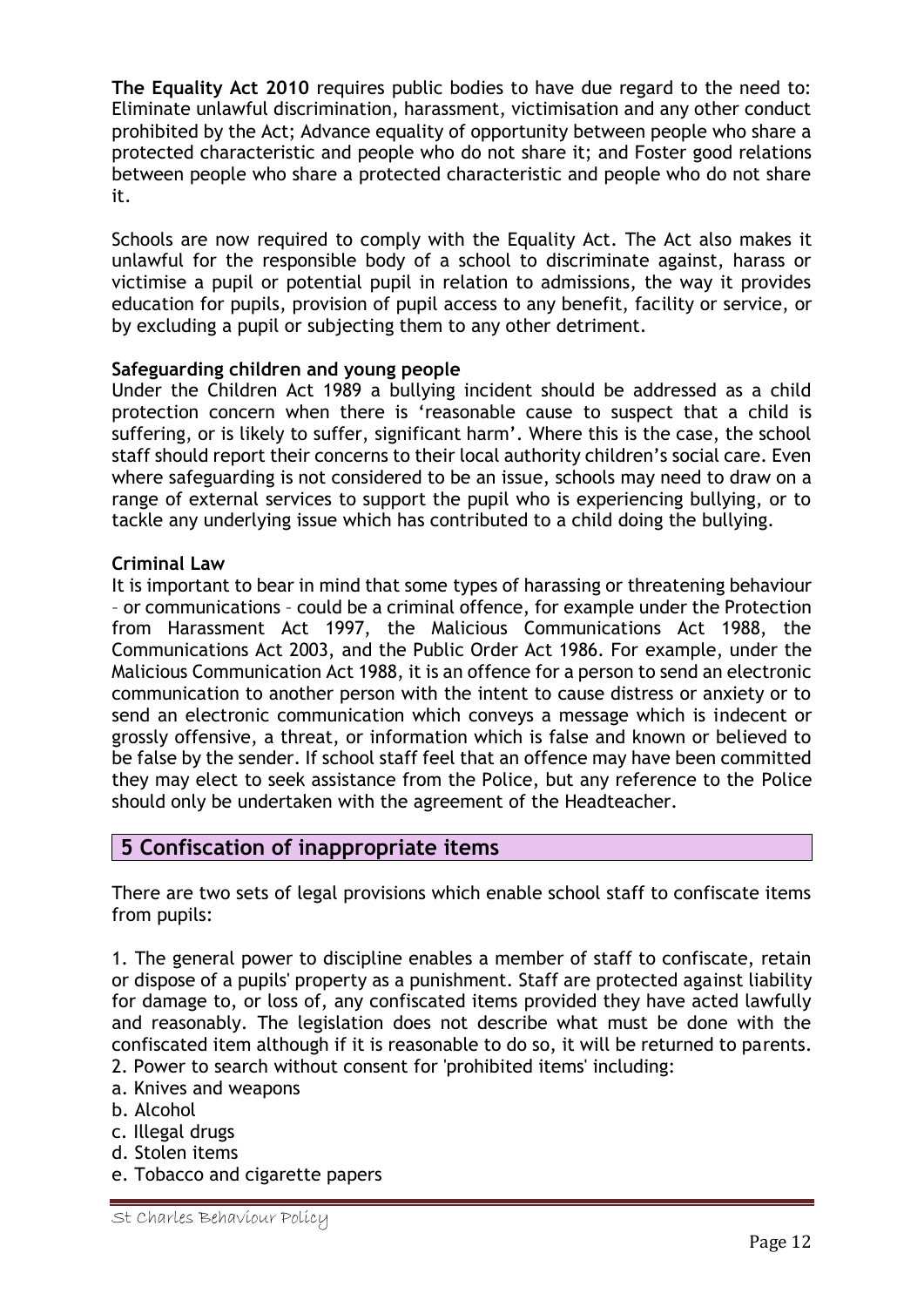#### f. Pornographic images

g. Any article that has been or is likely to be used to commit an offence, cause personal injury or damage to property

h. Any item banned by the school rules which has been identified in the rules as an item which may be searched for

Weapons and knives and extreme or child pornography must be handed to the Police. Otherwise it is for the teacher to decide if and when to return an item, or whether to dispose of it.

# **6 Power to use Reasonable Force**

#### *What is reasonable force?*

- 1) The term 'reasonable force' covers the broad range of actions that may be used by teachers that involve a degree of physical contact with pupils.
- 2) Force is usually used either to control or restrain. This can range from guiding a pupil to safety by the arm through to more extreme circumstances such as breaking up a fight or where a pupil needs to be restrained to prevent violence or injury.
- 3) 'Reasonable in the circumstances' means using no more force than is needed.
- 4) Schools generally use force to control pupils and to restrain them.
	- 'Control' means either passive physical contact, such as standing between pupils or blocking a pupil's path, or active physical contact such as leading a pupil by the arm out of a classroom.
	- 'Restraint' means to hold back physically or to bring a pupil under control. It is typically used in more extreme circumstances, for example when two pupils are fighting and refuse to separate without physical intervention.
- 5) School staff should always try to avoid acting in a way that might cause injury, but in extreme cases it may not always be possible to avoid injuring the pupil.

# *Who can use reasonable force?*

- 1) All members of school staff have a legal power to use reasonable force.
- 2) This power applies to any member of staff at the school. It can also apply to people whom the Headteacher has temporarily put in charge of pupils such as unpaid volunteers or parents accompanying pupils on a school organised visit.

#### *When can reasonable force be used?*

- 1) Reasonable force can be used to prevent pupils from hurting themselves or others, from damaging property or from causing disorder.
- 2) In a school, force is used for two main purposes to control pupils or to restrain them.
- 3) The decision on whether or not to physically intervene is down to the professional judgement of the staff member concerned and should always depend on the individual circumstances.
- 4) The following list is not exhaustive but provides some examples of situations where reasonable force can be used.

Schools can use reasonable force to:

• remove disruptive pupils from the classroom where they have refused to follow an instruction to do so;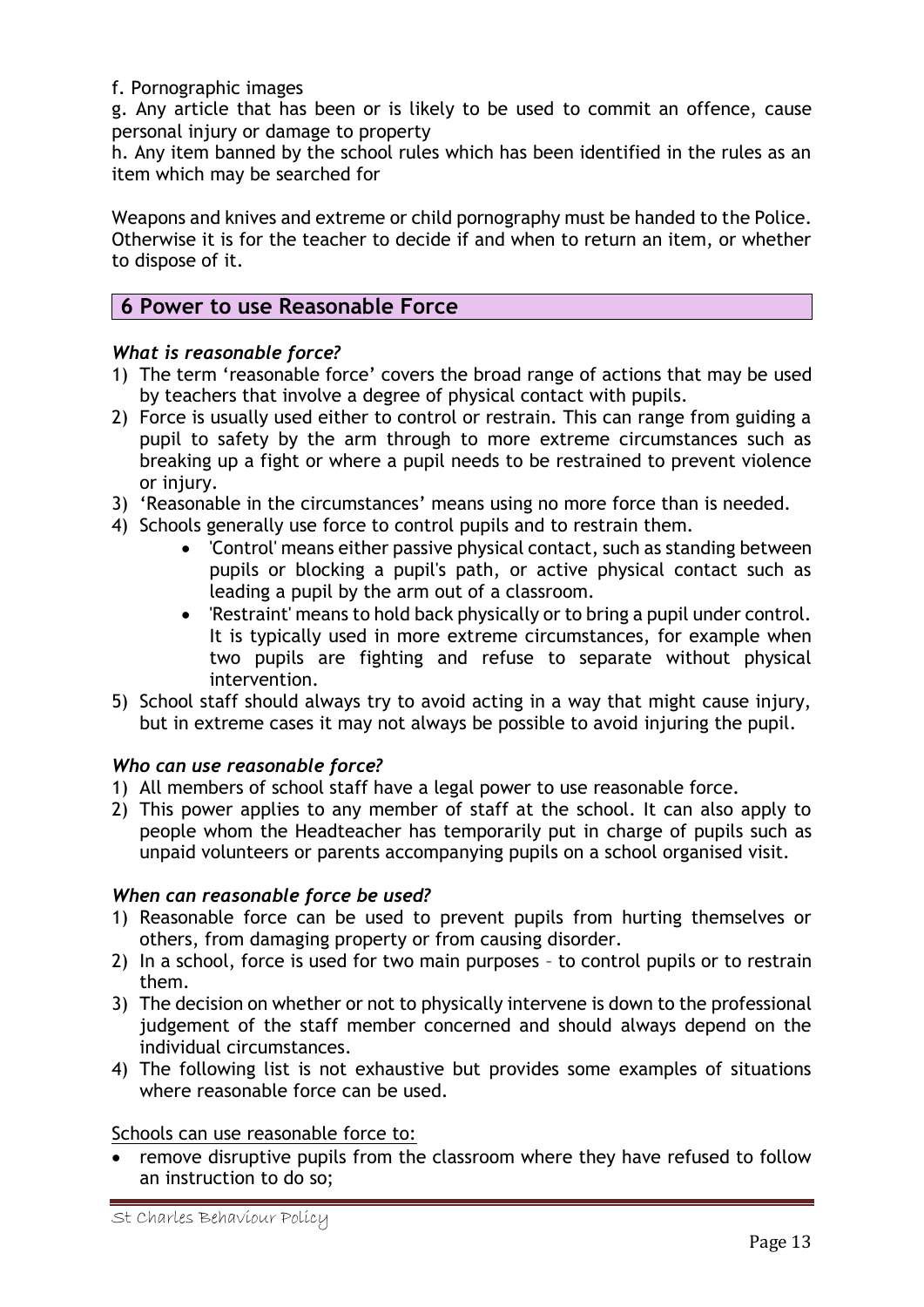- prevent a pupil behaving in a way that disrupts a school event or a school trip or visit;
- prevent a pupil leaving the classroom where allowing the pupil to leave would risk their safety or lead to behaviour that disrupts the behaviour of others;
- prevent a pupil from attacking a member of staff or another pupil, or to stop a fight in the playground; and
- restrain a pupil at risk of harming themselves through physical outbursts.

Further information is contained in the 'Managing Violence and Aggression by Children and Young People in Schools' and 'Care and Control of Pupils' policy.

# **7 Roles and Responsibilities**

The Governing Body is responsible for setting general principles that inform the behaviour policy. The Governing Body will consult the Headteacher, school staff, parents and pupils when developing these principles. The Governing Body is aware of its responsibilities under the Equality Act 2010 to promote equality of opportunity and to reduce discrimination.

The Headteacher is responsible for developing the behaviour policy in the context of this framework and decides the standard of behaviour expected of pupils at the school; how that standard will be achieved; the school rules; any disciplinary penalties for breaking the rules and rewards for good behaviour.

The behaviour policy includes measures to prevent all forms of bullying among pupils.

Teachers, teaching assistants and other adults with responsibility for pupils have the power to discipline pupils whose behaviour is unacceptable, who break the school rules or who fail to follow a reasonable instruction. Teachers, teaching assistants and other adults with responsibility for pupils can impose any reasonable disciplinary penalty in response to poor behaviour.

St Charles RCP School asks parents to annually sign a Home School Agreement that outlines the responsibilities of the parent and the school; including those around behaviour and attendance.

Parents are under a legal duty to ensure that their child (aged 5-16) receives a suitable full-time education either at a school or by making other suitable arrangements.

For school-registered pupils or those attending Pupil Referral Units (PRUs), parents must ensure that their child attends punctually and regularly. If they do not, the school or local authority may ask them to sign a parenting contract or may issue a penalty sanction. The local authority may also prosecute a parent who fails to ensure their child's regular school attendance or apply to the courts for an education supervision order in respect of the pupil himself/herself.

Parents have a clear role in making sure their child is well behaved at school. If they do not, the school or local authority may ask them to sign a parenting contract or may apply for a court-imposed parenting order.